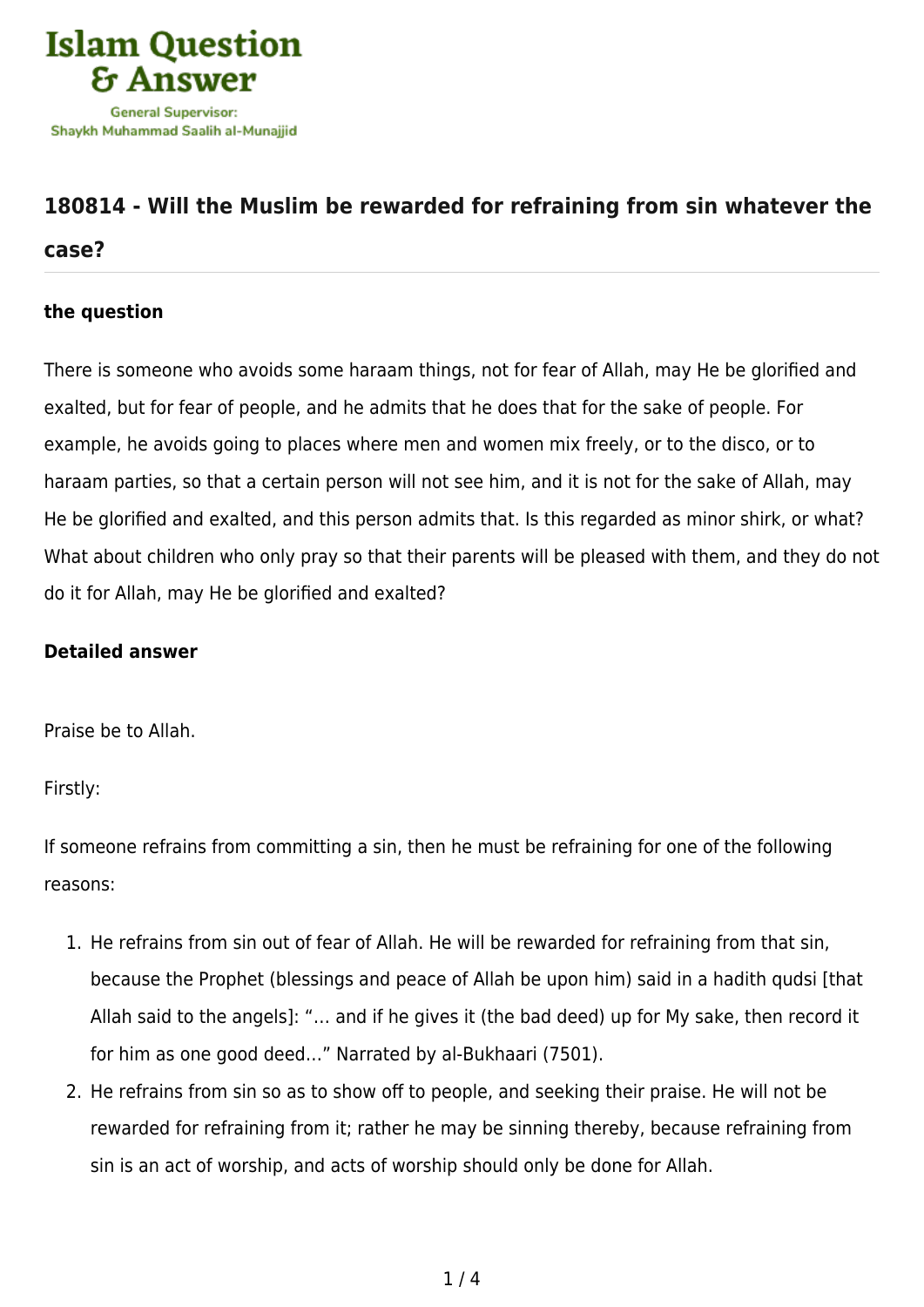

Ibn Rajab said: But if he thinks of committing a sin then refrains from doing it out of fear of people, or to show off to them, then it was said that he will be punished for refraining from sin with this intention, because giving precedence to fear of people over fear of Allah is forbidden. Similarly, intending to show off to people is also forbidden. So if that (showing off) is combined with refraining from sin for that purpose, he will be punished for refraining.

End quote from Jaami' al-'Uloom wa'l-Hikam (2/321).

Ibn al-Qayyim al-Jawziyyah (may Allah have mercy on him) said: … If someone refrains from (sin) for the sake of something other than Allah and not for the sake of Allah, he will be punished for refraining for the sake of something other than Allah, just as he would be punished for doing it for the sake of something other than Allah. This restraint and refraining is one of the deeds of the heart, and if it is done as an act of worship for something other than Allah, then he deserves punishment.

End quote from Shifaa' al-'Aleel, p. 170

1. He refrains from sin to avoid embarrassment before people. There is no sin on him in this case for refraining; however, he may be rewarded for refraining if that was done for a shar'i purpose that Allah, may He be exalted, loves, such as if he refrained from sin lest his action lead to aspersions being cast upon the du'aat [those who call people to Allah] and religious people.

Ibn al-Qayyim (may Allah have mercy on him) said – differentiating between this case and the previous one: If it is said: how can he be punished for refraining from sin to avoid embarrassment before people and to preserve his status among them, and for fear that they turn against him, when Allah, may He be glorified, does not condemn that or disallow it?

The answer is: undoubtedly he will not be punished for that. Rather he may be punished for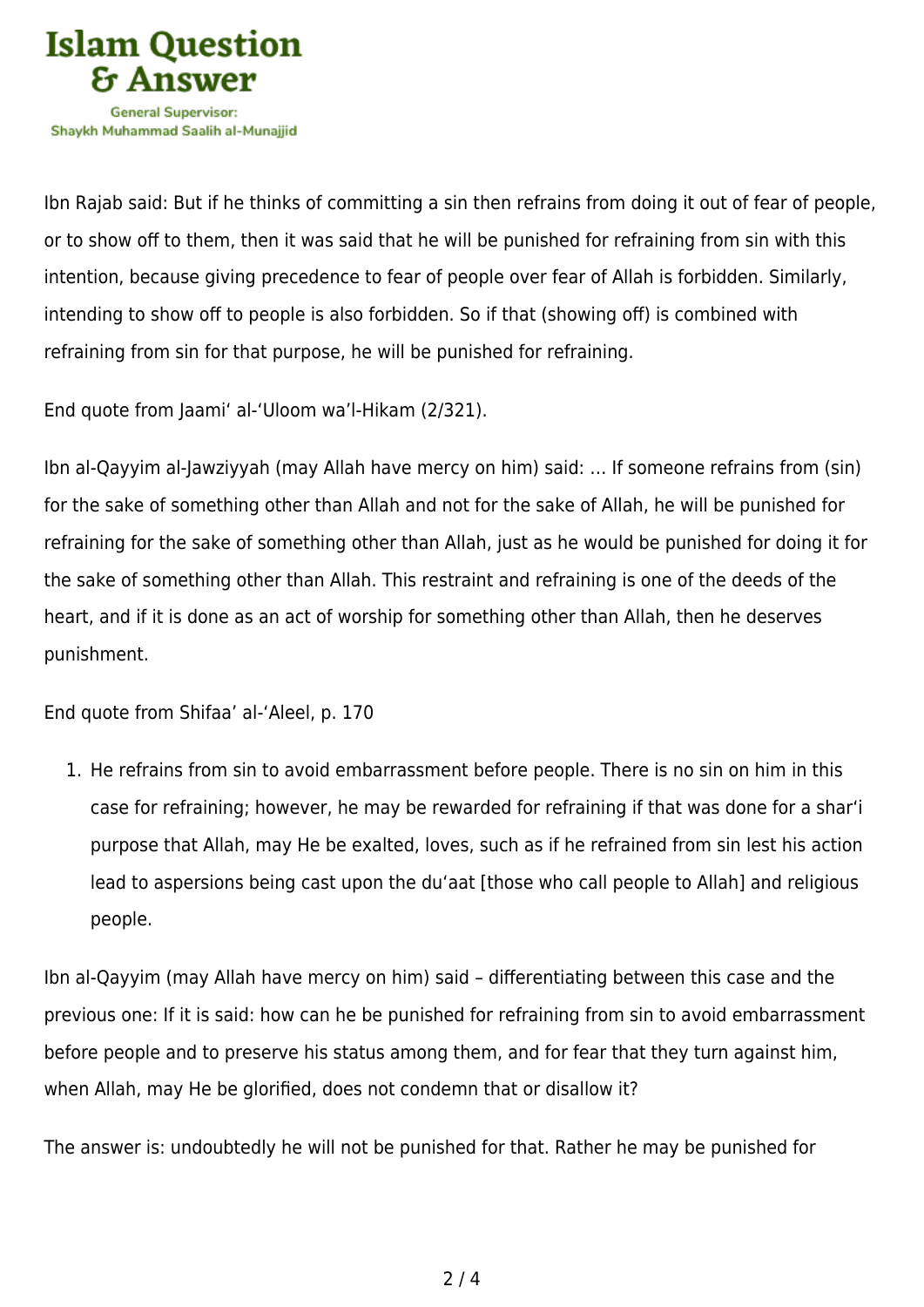

Shavkh Muhammad Saalih al-Munaiiid

seeking to draw closer to people by refraining from that sin and showing off to them thereby, so that they think that he refrained from it for fear of Allah and knowing that He is watching, when in reality that was not the case. So there is a difference between refraining from sin in order to draw closer to people and to show off to them, and refraining from sin to avoid embarrassment before them, and fear of their harm and that he may lose respect in their eyes. In this case he will not be punished for it; in fact he may be rewarded for it, if he did that for a purpose that Allah loves, such as upholding the status of the caller to Allah, and so that people will continue to listen to him and benefit thereby, and so on.

End quote from Shifa' al-'Aleel, p. 170

1. He refrains from sin because he has no interest in it, and his refraining is not out of fear of Allah or for the sake of any of His creation. In this case he will not be rewarded, and he is not sinning.

Shaykh al-Islam Ibn Taymiyah (may Allah have mercy on him) said: This is the one who thinks of committing a bad deed, then he refrains from it either out of fear of Allah, or for some other reason. If he refrains from it out of fear of Allah, Allah will record an entire hasanah with Him for him, as is clearly stated in the hadith, and as it says in another hadith: "Record for him one hasanah, for He only refrained from it for My sake."

Or he refrained from it for some other reason, in which case no bad deed will be recorded against him, as it says in another hadith: "If he does not do it, nothing will be recorded against him." Thus the meanings of the different reports on this topic may be reconciled.

End quote from Majmoo' al-Fataawa (10/738).

Secondly:

Acts of worship are not accepted from the Muslim unless two conditions are fulfilled: